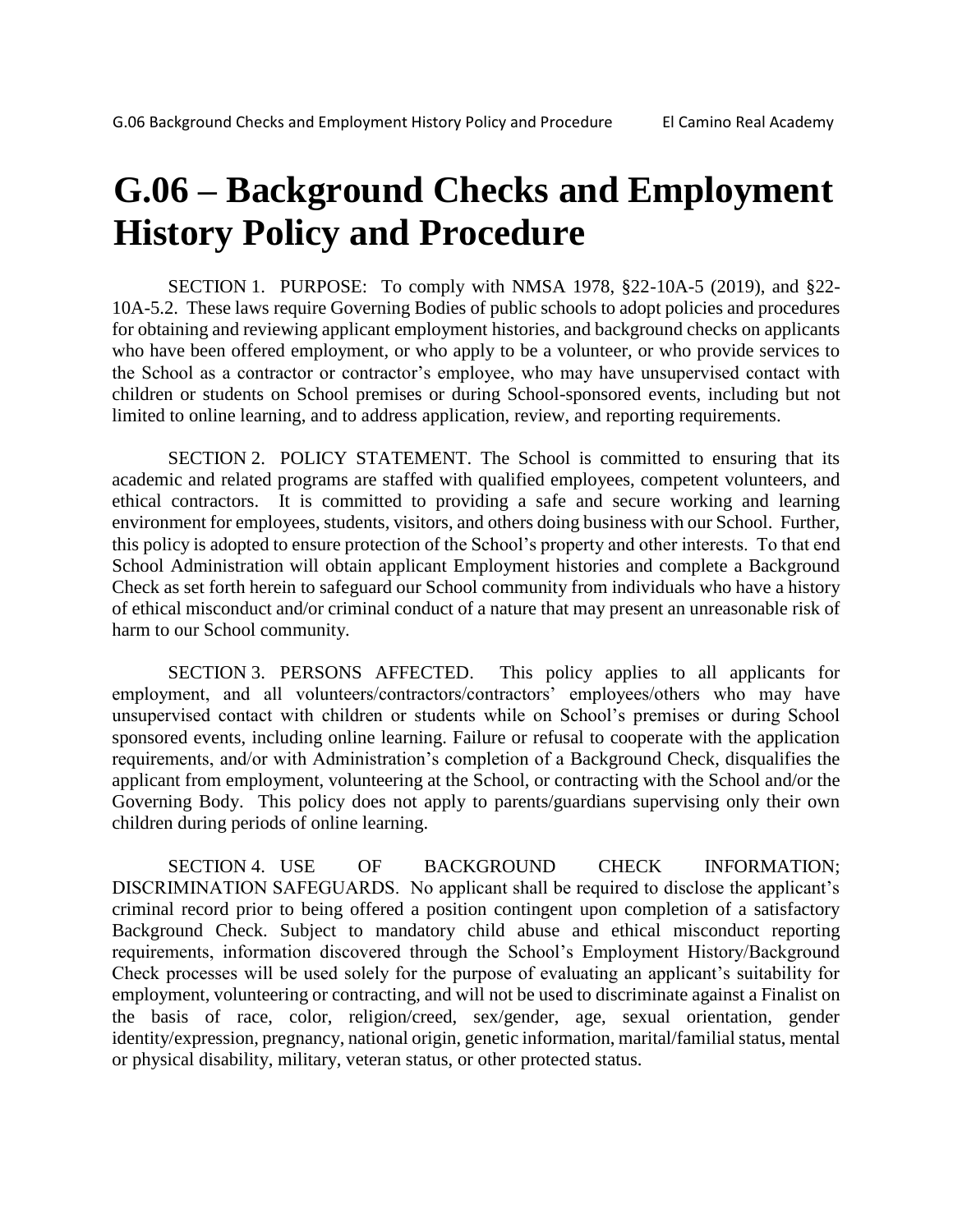Convictions of felonies or misdemeanors contained in the FBI record shall be used in accordance with the New Mexico Criminal Offender Employment Act; provided that other information contained in the FBI record, if supported by independent evidence, may form the basis of employment decisions for just cause.

SECTION 5. DISQUALIFYING ETHICAL MISCONDUCT/ CRIMINAL CONVICTIONS. An applicant may be disqualified from employment/volunteering/contracting for ethical misconduct (defined below) or if convicted of a felony or misdemeanor involving moral turpitude and the criminal conviction directly relates to the position for which the individual will be employed, volunteering or contracting. The Governing Body finds that ethical misconduct (defined below), and criminal offenses listed herein, are so severe and directly relate to employment in any position at a public school that initial or continued employment, service as a volunteer, or contracting with individuals who have committed ethical misconduct or who have been convicted of such crimes, places the safety of students, employees and School visitors at an unreasonable risk. Ethical misconduct, and/or such crimes are, therefore, presumed to disqualify an individual from initial or current employment, volunteering or contracting with School. Such crimes include but are not limited to:

Criminal homicide, murder, capital murder, kidnapping, aggravated kidnapping, smuggling of persons, prostitution, false imprisonment, trafficking of persons, improper relationship between educator/school employee and student, public lewdness involving a child or student, indecency with a child, injury to a child, child abuse or neglect, abandoning or endangering a child, sale or purchase of a child, child pornography, sexual solicitation of a child.

Before any offer of employment or opportunity to volunteer or contract is withdrawn by the Head Administrator, applicants will be provided the opportunity to respond to such information as set forth in Section 13(F), below.

SECTION 6. FELONY CONVICTION. A Finalist may be denied employment based on a conviction for a felony or misdemeanor involving moral turpitude that *does not* directly relate to the particular employment position, volunteer service or contract for service, but which is a crime listed in Section 5, if the conviction is less than seven (7) years old, and the Head Administrator determines after an investigation demonstrates that the person has not been sufficiently rehabilitated to warrant the public trust. Before any offer of employment or opportunity to volunteer or contract is withdrawn pursuant to this Section, the Finalist will be provided the opportunity to respond to such information as set forth in Section 13(F), below.

## SECTION 7. CONFIDENTIALITY/MANDATORY REPORTING:

A. Confidentiality. Records and related information provided to School during the Background Check process including from the Finalist's FBI Record shall be deemed confidential and shall not be disclosed to any person who is not authorized to be involved in the decisions or to receive information concerning a Finalist, Volunteer or Contractor.

B. Protection. Information obtained by School through an FBI Report or information from a criminal history check, shall only be used in accordance with the Criminal Offender Employment Act, provided that other information contained in the FBI Record or other criminal report, if supported by independent evidence may form the basis for an employment decision, decision to enter a contract or to permit a volunteer to serve. Such information shall be maintained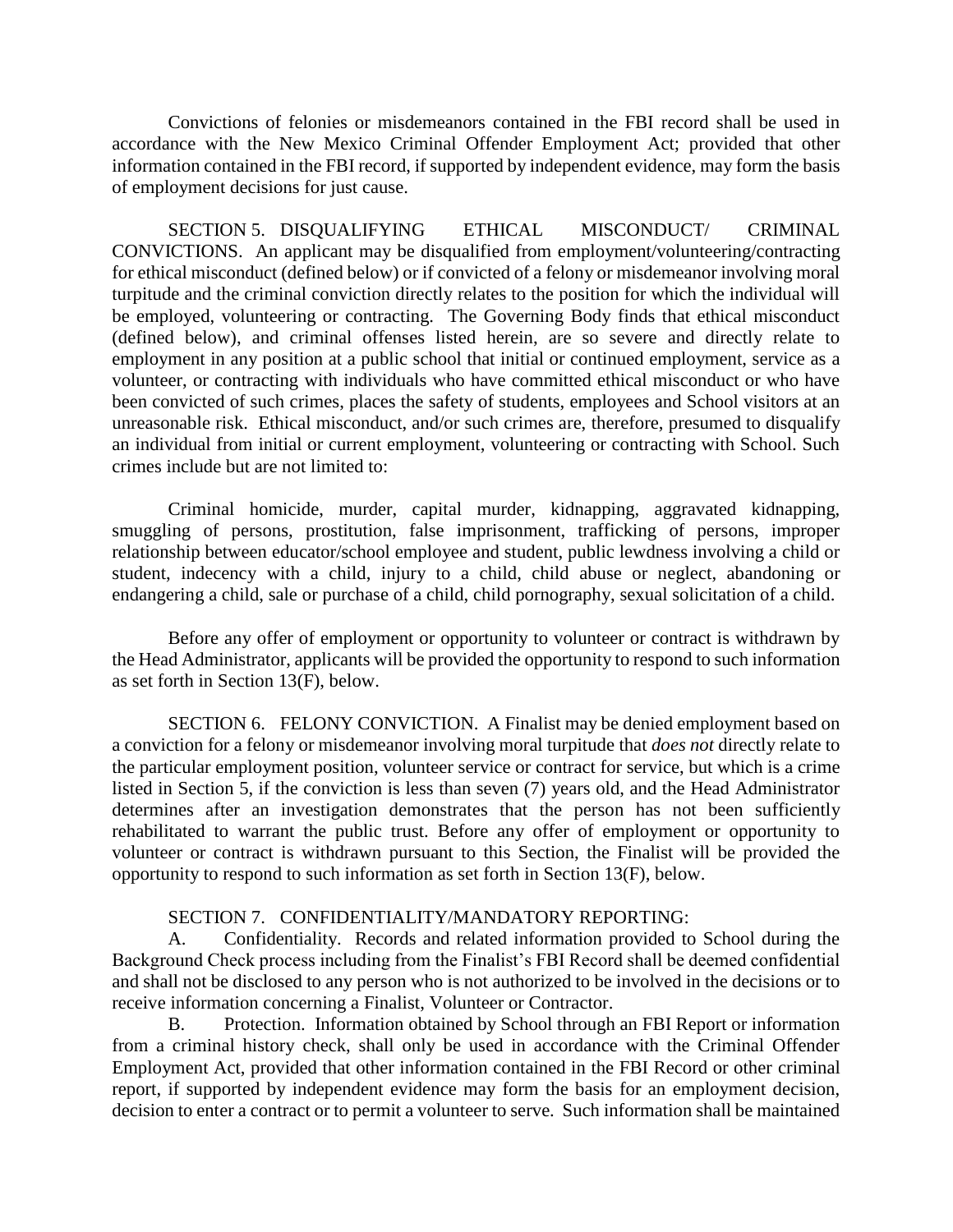separately from personnel or other confidential files that are accessible only by authorized School employees.

C. Use of Information. Subject to mandatory child abuse and ethical misconduct reporting requirements, and to Subsections 7.D and E herein, information disclosed by a criminal Background Check shall only be used to make employment, volunteering or contract decisions.

D. The Head Administrator shall immediately report to the New Mexico Public Education Department any known convictions of a felony or misdemeanor involving moral turpitude of a licensed school employee, school contractor/contractor's employee, and/or school volunteer, as required by law.

E. The Head Administrator or designated representative shall investigate all allegations of ethical misconduct about any school personnel, employee, volunteer, contractor, or contractor's employee, who resigns, is discharged or terminated or otherwise leaves employment after an allegation has been made. If the investigation results in a finding of ethical misconduct by a licensed school employee, the Head Administrator or designated representative shall report the identity of the licensed school employee within 30 days following the separation from employment or immediately if the finding of ethical misconduct is sexual misconduct with an adult or child. The Head Administrator or designee shall also report allegations of sexual assault or sexual abuse involving any school personnel, employee, volunteer, contract or contractor's employee to the appropriate law enforcement agency. No agreement between a departing school employee and the School shall diminish or eliminate the responsibility of investigating and reporting the ethical misconduct to the NMPED or, if legally mandated, to law enforcement, and any such agreement to the contrary is void.

SECTION 8. EMPLOYEES – BACKGROUND CHECK RENEWALS. Employees must submit to a new background check after 5 consecutive years of employment. However, the School reserves the right to require any Employee to submit to additional criminal background checks at the School's expense at any time based on a reasonable suspicion that new information exists that would place students or other employees at an unreasonable risk of harm. The School shall pay for the renewal FBI Records check. An Employee's refusal to submit to a renewed background check will result in disciplinary consequences, up to including severance from employment. Information disclosed in a renewal background check may result in employment actions such as discharge or termination, mandatory reporting to the New Mexico Public Education Department's Licensing Bureau and/or the Public Education Department, or any other action deemed appropriate by the Head Administrator consistent with the Criminal Offender Employment Act, the Code of Ethical Responsibility of the Education Profession, School policies and procedures, or other applicable state or federal laws, rules or policies.

SECTION 9. VOLUNTEERS AND CONTRACTORS – BACKGROUND CHECK RENEWALS. New Background Checks for Volunteers must be completed after an interruption in service exceeding one (1) year. The School reserves the right to require a Volunteer, Contractor or a Contractor's employee(s) to submit to additional criminal background checks at the School's expense at any time based on a reasonable suspicion that new information exists. The School shall pay for a new FBI Record for Volunteers who have previously served the School for at least one (1) year (12 months) in the past three (3) years (36 months). Contractors and Contractor's employees must obtain and pay for a new FBI Record check before commencing work pursuant to a third contract. An unsatisfactory Background Check conducted on Contractor's employees may be grounds to terminate the Contract. A Volunteer's or Contractor's (or Contractor's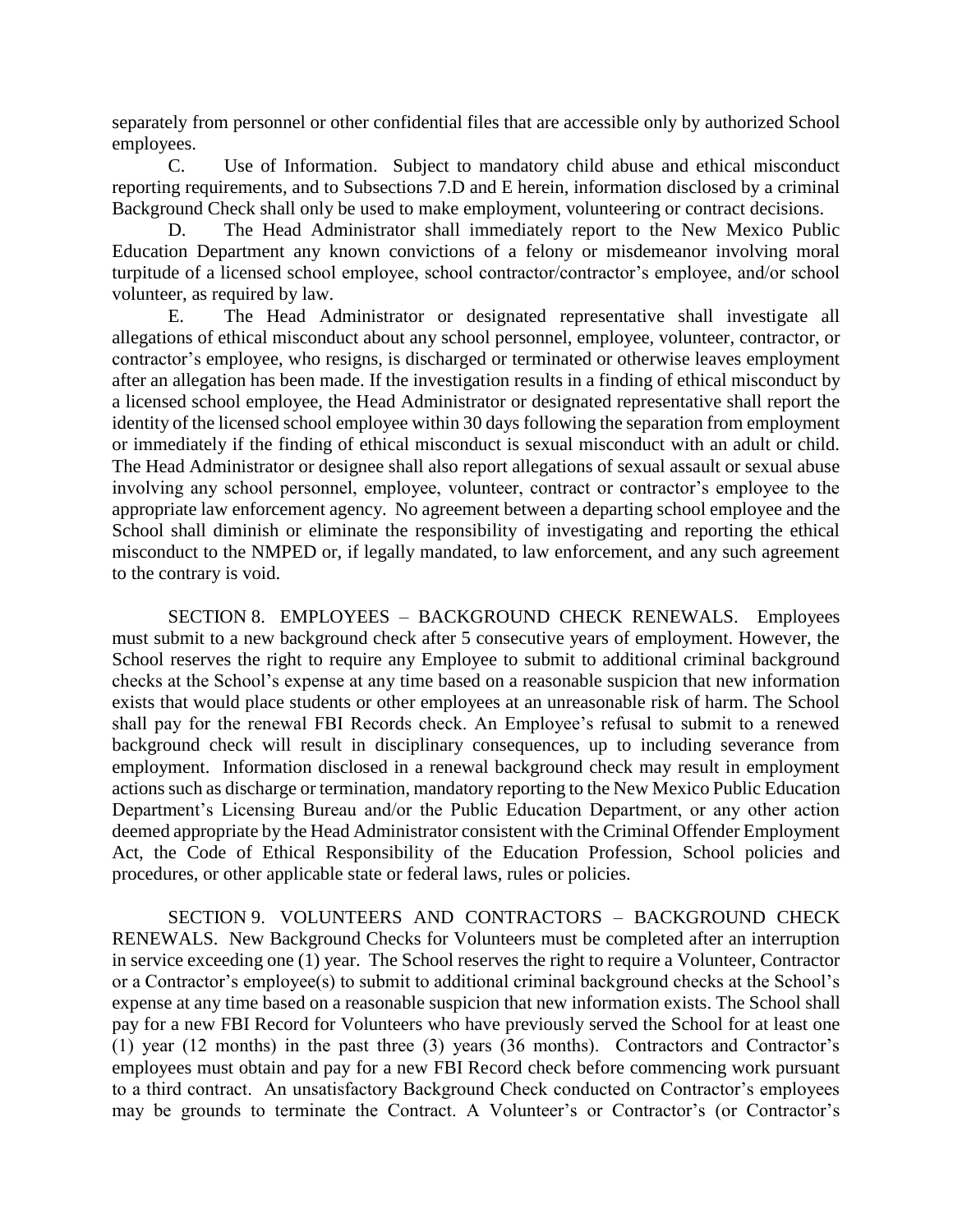employees) refusal to submit to a renewed background check will result in ending a Volunteer's service at the School or may result in cancelling a Contractor's contract.

SECTION 10. DESIGNATION OF AUTHORIZED EMPLOYEE TO RECEIVE CRIMINAL HISTORY INFORMATION. The school has applied for an ORI number and will sign a User Agreement with the New Mexico Department of Public Safety when the ORI number has been received. The Executive Director and the Business Manager shall be the authorized designee[s] for the School to request FBI Records for Finalists. The Executive Director shall notify the New Mexico Department of Public Safety (DPS) whenever there is a change in the School's authorized designee.

SECTION 11. FINGERPRINTS. All Finalists will be informed that his/her/their fingerprints will be used to perform an FBI records check for the purposes of determining suitability for employment, volunteering or contracting with the School.

SECTION 12. TRANSFER OF FBI RECORD. The School may not transfer, release to or otherwise convey information contained in the Finalist's FBI Record for any purpose other than for which it was obtained. Under no circumstances, may the School transfer the results of an FBI records check to a third party.

SECTION 13. DESTRUCTION OF FBI RECORD INFORMATION. When an Employee's, Volunteer's, or Contractor's FBI Record is no longer needed by the School, it shall be destroyed by burning, shredding or other method rendering the information unreadable.

SECTION 14. DPS AUDIT. FBI Records are obtained through the New Mexico Department of Public Safety. The DPS or other authorities (e.g. the FBI) may conduct security audits related to the information provided to the School. Records subject to audit include criminal history records, notifications to individuals, School policies and procedures related to security, confidentiality and records and information dissemination.

### SECTION 15. PROCEDURES.

A. Application Employment History Requirements. As part of the application for employment/Volunteer service/Contractor approval, School shall require all Applicants to provide information relating to the applicant's work history, including:

a. a list of the applicant's current and former employers that were schools or that employed the applicant in a position involving unsupervised contact with children or students; the list shall include name/address/phone number/other relevant contact information for each of the applicant's listed employers;

b. a written statement describing whether the applicant:

i. has ever been under investigation for, or has been found to have violated, any state or federal statute relating to child abuse or neglect, sexual misconduct or any sexual offense, including those offenses provided in Chapter 30, Article 3, 3A, 4, 6, 6A, 9, 37, 37A or 52 NMSA 1978, unless the allegations were false or unsubstantiated;

ii. has ever been under investigation for, or found to have violated, any ethical rule or policy approved by a former employer that previously employed the applicant, unless the allegations were false or unsubstantiated; or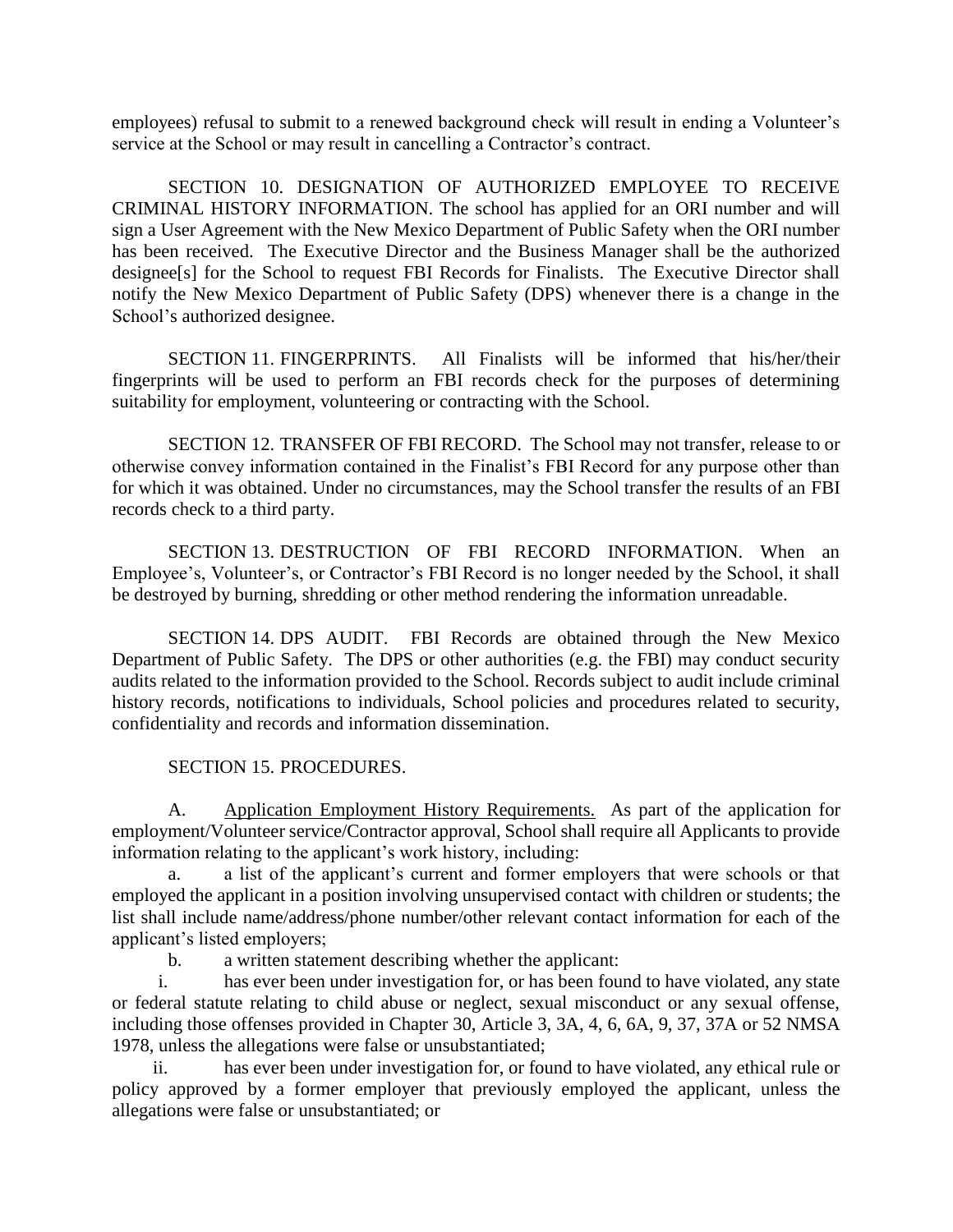iii. has ever had a professional license or certificate denied, suspended, surrendered or revoked due to a finding of child abuse or ethical misconduct or while allegations of child abuse or ethical misconduct were pending or under investigation; and

a written authorization that authorizes disclosure of information requested in this subsection, and the release of related records by the applicant's previous employers, releasing the applicant's previous employers from any liability related to the disclosure or release of records.

B. Consent to Obtain FBI Record. Finalists, Volunteers and Contractors will be informed during the pre-employment, contracting or application for volunteer status, that employment, volunteering and contracting with the School is contingent upon completion of a Background Check with results acceptable to the Executive Director and consistent with this Policy. Said individual shall sign a consent form to complete a Background Check, including an agreement to submit to fingerprinting for purposes of the School obtaining an FBI Record. Employment or unsupervised access to students shall not begin until a satisfactory Background Check has been completed. The School shall pay for or reimburse Finalists and Volunteers for their initial Background Checks.

C. Employment History Review. The School shall conduct a review of an Applicant's employment history and contact the applicant's current and former employers listed in the application and shall request that the employer provide, within 30 days of receiving the request:

a. the applicant's dates of employment; and

b. a written statement describing whether the applicant:

i. has ever been under investigation for, or has found to have violated, any state or federal statute relating to child abuse or neglect, sexual misconduct or any sexual offense, including those offenses prohibited in Chapter 30, Article 3, 3A, 4, 6, 6A, 9, 37, 37A or 52 NMSA 1978, unless the allegations were false or unsubstantiated;

ii. has ever been under investigation for, or found to have violated, any ethical rule or policy approved by a former employer that previously employed the applicant, unless the allegations were false or unsubstantiated; or

iii. has ever had a professional license or certificate denied, suspended, surrendered, or revoked due to a finding of child abuse or ethical misconduct or while allegations of child abuse or ethical misconduct were pending or under investigation; and

iv. any other information the applicant's current or former employer deems pertinent and substantive to the applicant's suitability for employment that includes unsupervised contact with children or students.

c. The School shall make and document efforts to verify the Employment History information provided by applicants and employers, and to obtain from an applicant's current or former out-of-state employer(s) the information required above.

d. The School shall respond to requests for written information on current and former employees/contractors/volunteers from other employers, and shall provide the requested information as set forth herein, within 30 days of receipt of the request.

D. Other Background Checks for New Employment Positions, Volunteers, Contractors.

Applicants are subject to criminal background checks, licensure and/or certification (where applicable), and employment history checks as defined herein. Criteria requiring additional or different background checks by the School include but are not limited to:

- 1. Direct responsibility for the safety, supervision and/or security of students;
- 2. Direct responsibility for handling or managing School funds; or
- 3. Responsibility for operating School vehicles or machinery.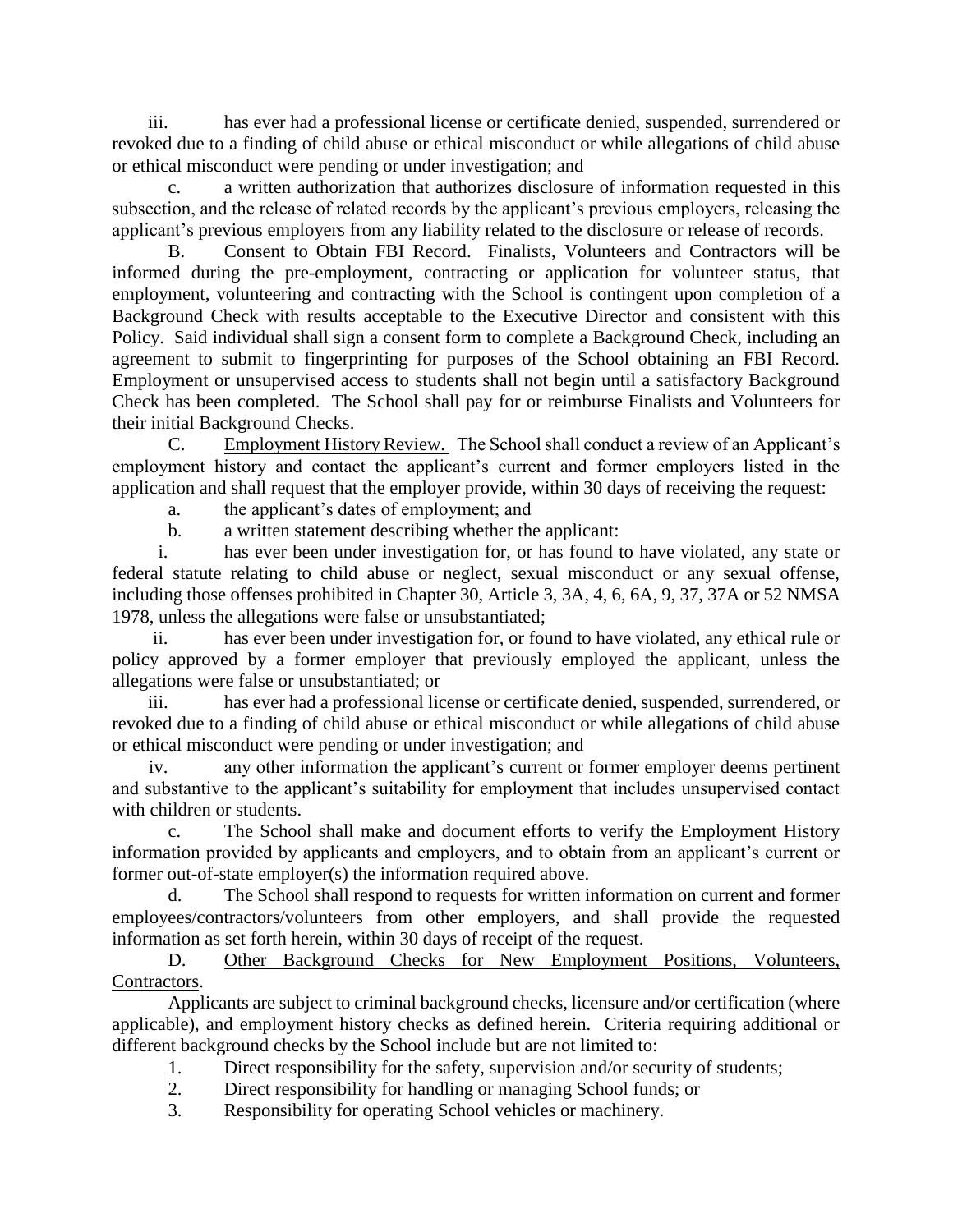# E. Current Employees, Volunteers, Contractors Duty to Report.

As a condition of employment, continuation of volunteering and providing services pursuant to a School contract, all such persons are required to notify the Executive Director if they are charged, convicted, plead guilty to or otherwise found guilty of any misdemeanor or felony, regardless of the imposition of a sentence. This notification must be made as soon as possible, but no later than five (5) days after the event.

F. Submitting False Information/Willful Failure to Disclose.

If any person subject to this Policy provides knowingly false information or who willfully neglects to disclose information in response to questions about information gained through the Employment History and/or Background Check process, that person may be terminated from or denied employment, a volunteer may be prohibited from service, or a contract may be cancelled. Any other material misrepresentation given during a Background Check or a renewal background check may result in revocation of any conditional offer of employment, opportunity to serve as a Volunteer, or to contract with the School, or separation from current employment, volunteer service, or a contract. Action may also be taken to deny, suspend, or revoke a license for providing false information or willful neglect to disclose information required by law.

G. Evaluation of Background Check Results. Once a Background Check is completed, the Executive Director will make the final hiring decision (or approve a volunteer for service/execute a Contractor's agreement to provide service) based on the information obtained. Any findings of concern will be reviewed only by the Executive Director or in consultation with the business manager or the school attorney. If negative information is obtained through the Background Check process, the Executive Director will determine whether the information is directly related to the position and whether offering employment, volunteer service or a contract would be consistent with Section 5, above. When making this decision the Executive Director will consider, among all other relevant information, the following:

1. For criminal convictions, the nature and gravity of the offense(s), the number and type of each type of offense, length of time since the offense(s), and whether it is directly related to the position offered.

2. For all other negative information, the nature and gravity of the conduct of concern or data obtained, length of time since the conduct or data obtained, whether the information is reliable and directly related to the responsibilities of the position.

H. Adverse Action Contemplated Due to Background Check Results. If an adverse action is likely based in whole or in part on the results of a Background Check, the Finalist will receive written notice of the specific reasons for the contemplated action. The Finalist will be permitted to provide responsive information regarding the criminal history or other negative information, including but without limitation proof of: an incorrect criminal history; proof of a misidentification in a criminal history; an explanation of the facts and circumstances surrounding the conduct; the number of offenses for which the individual was convicted; the individual's age at the time of the offense(s) and the time that has elapsed; evidence of the same type of work without incident; the individual's employment history before and after the conduct; rehabilitation, training, education employment or character references; information regarding the individual's fitness for the position; whether the individual is bonded, licensed or certified under federal, state (any), or local law; extenuating circumstances including but not limited to disparate legal and enforcement practices; and other pertinent information. If the Finalist does not respond to an opportunity to explain negative information appearing in the Background Check process within five (5) business days, a decision will be made by the Executive Director based on the information obtained. Extensions may be provided to the Finalist in the Executive Director's sole discretion.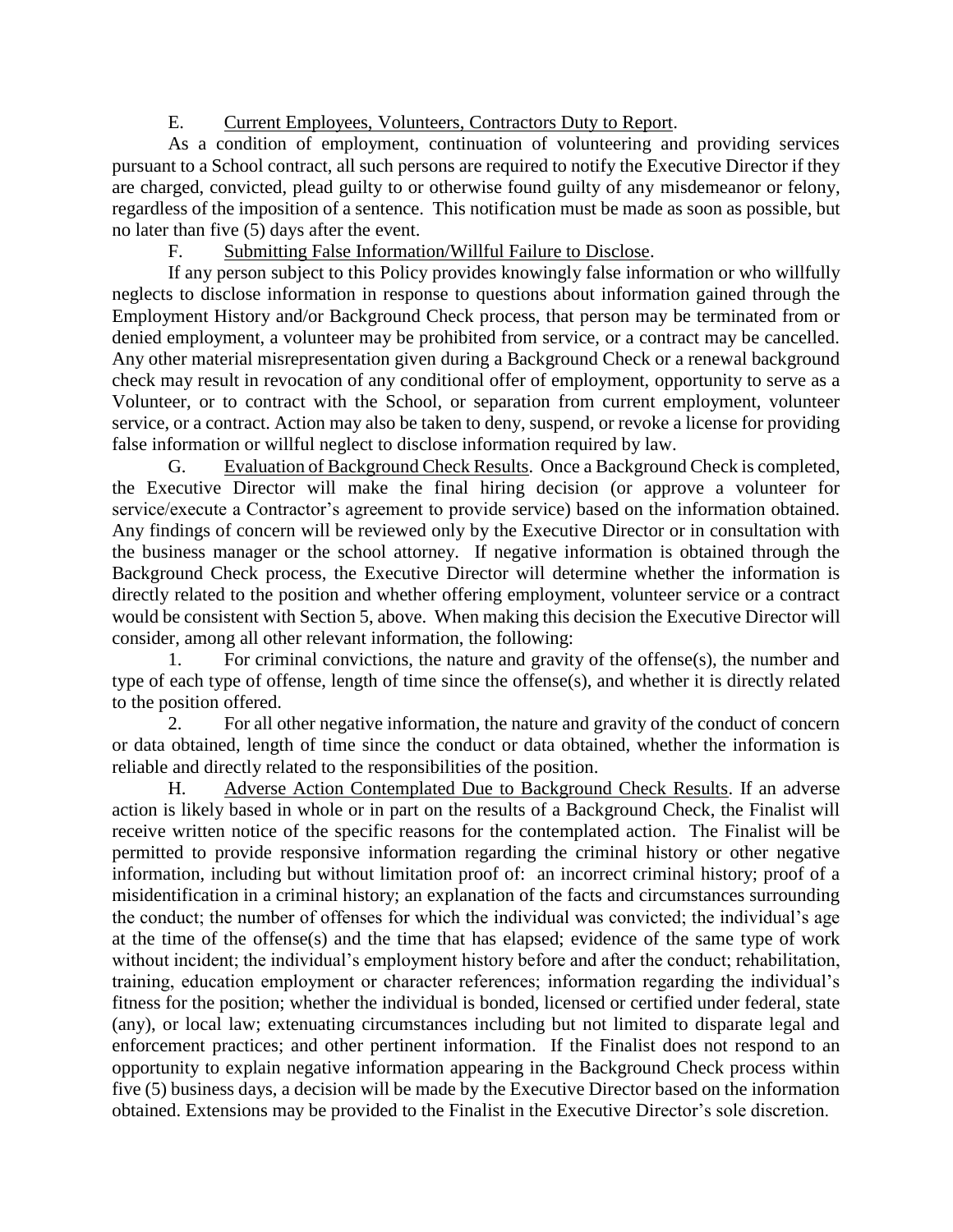If adverse action is taken against the Finalist in whole or in part because of the results of the Background Check, the Finalist will receive a written statement from the Executive Director indicating the offer of employment, volunteer service or offer to contract with the School is rescinded.

I. Designation of Authorized Employee to Receive Criminal History Information. The school has applied for an ORI number and will sign a User Agreement with the New Mexico Department of Public Safety when the ORI number has been received. The Executive Director and the Business Manager shall be the authorized designee[s] for the School to request FBI Records for Finalists The Executive Director shall notify the New Mexico Department of Public Safety whenever there is a change in the School's authorized designee.

J. Fingerprints. All Finalists will be informed that his/her/their fingerprints will be used to perform an FBI records check for the purposes of determining suitability for employment, volunteering or contracting with the School.

K. Transfer of FBI Record. The School may not transfer, release to or otherwise convey information contained in the Finalist's FBI Record for any purpose other than for which it was obtained. Under no circumstances other than those required by law, may the School transfer the results of an FBI records check to a third party.

L. Destruction of FBI Record Information. When an Employee's, Volunteers, or Contractor's FBI Record is no longer needed by the School, it shall be destroyed by burning, shredding or other method rendering the information unreadable.

M. DPS Audit. FBI Records are obtained through the New Mexico Department of Public Safety. The DPS or other authorities (e.g. the FBI) may conduct security audits related to the information provided to the School. Records subject to audit include criminal history records, notifications to individuals, School policies and procedures related to security, confidentiality and records and information dissemination.

N. NMPED List of Persons Reported for Convictions involving Moral Turpitude. As part of the background check process, the Executive Director shall request the list updated monthly by the NMPED which names the persons who have been reported as having been convicted of a felony or misdemeanor involving moral turpitude who have been found to have committed ethical misconduct, pursuant to NMSA 1978 §22-10A-5(I), and shall check a Finalist against that list.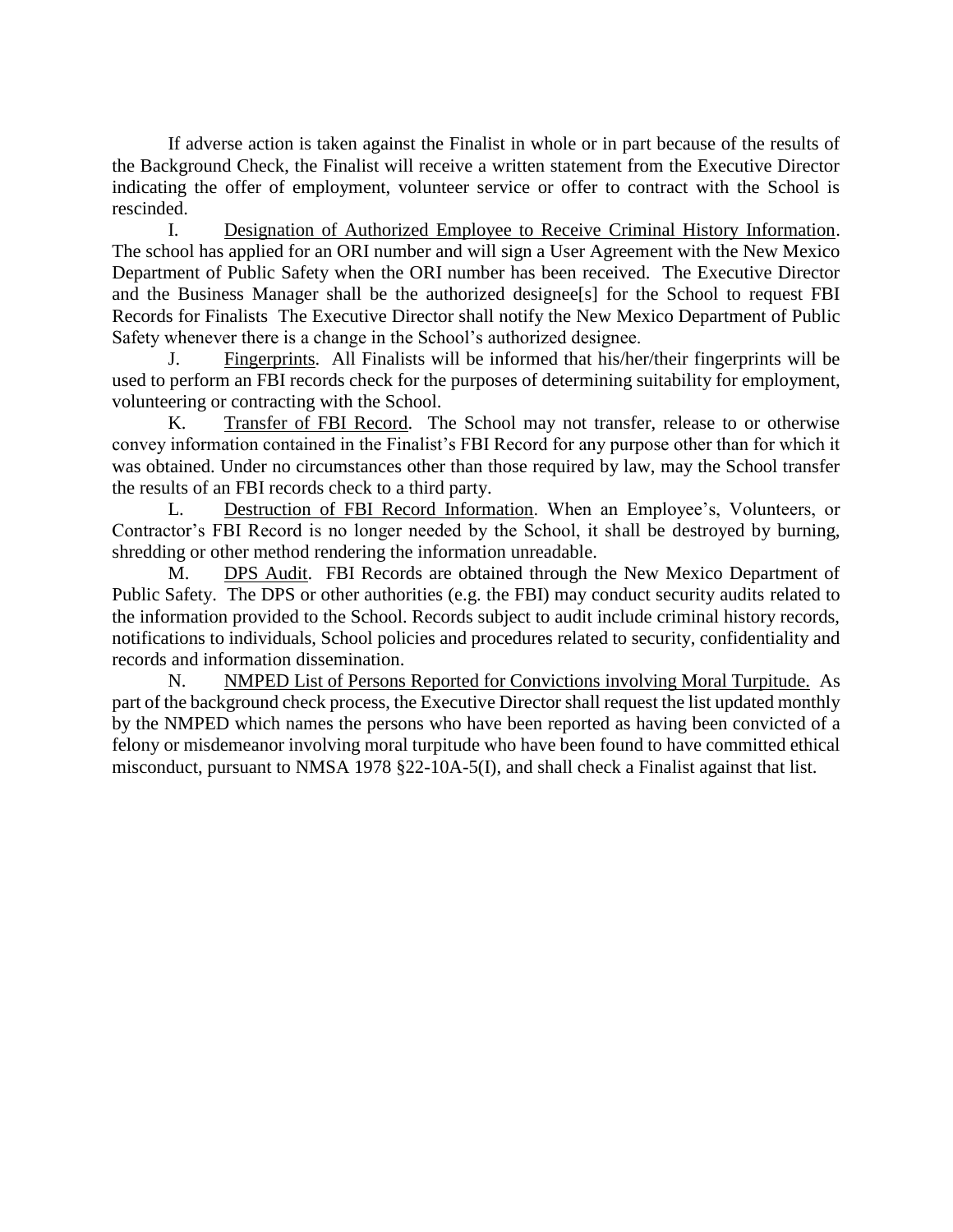## SECTION 16. DEFINITIONS.

A. Adverse Action. Withdrawal of an employment offer, denial of an opportunity to serve as a volunteer, or refusal to contract or cancellation of a contract to do business with the School, or any other decision made relating to employment, volunteer or contract services that adversely affects any current employee, Finalist, Volunteer or Contractor.

B. Applicant. An applicant being considered for employment, or an individual being considered as a contractor/contractor's employee/school volunteer who may have unsupervised access to students.

C. Background Check. Checking or verifying any or all parts of the Finalist's licensure, employment, educational, criminal, sex and violent offender histories. The nature and scope of the Background Check will be determined by the School in accordance with applicable laws, and will be appropriate for the position, but shall in all instances include obtaining an employment and criminal history check, and a Federal Bureau of Investigation record ("FBI Record") for individuals who will have unsupervised contact with children/students.

D. Contractor. All persons who, pursuant to a contract for services with the School or Governing Body, may have unsupervised contact with a child or student(s) regardless of whether the scope of services provided under the contract contemplates direct services to students. Such individuals include any person named in the contract, any employee of the Contractor who will have responsibilities under the contract at School or School-sponsored events, or any subcontractors assigned by Contractor to fulfill any service contemplated under the contract that require unsupervised contact with children/students.

E. Conviction. The act or process of judicially finding someone guilty of a crime. A conviction includes a judgment that a person is guilty of a crime pursuant to a jury verdict or confession or plea of guilty. A conviction as defined herein shall be sufficient evidence that the conduct of which the person is accused occurred.

F. Criminal history check. A search for any felony or misdemeanor convictions through the National Sex Offender Public Website, New Mexico Department of Public Safety Sex Offender Registry, public state or federal court filings, FBI Records check or other reliable sources containing information about criminal convictions. Criminal convictions will not automatically exclude a Finalist from consideration for employment unless they are related to the position offered and the decision not to hire is consistent with business necessity.

G. Employee. Individual currently employed by the School whether licensed or unlicensed.

H. Employment history check. Verifying that the Finalist worked in the positions cited in the Finalist's application and/or resume, and verification/investigation of the information provided by the applicant in the application. Verification shall include the review set forth in Subsection 15.C, and may also include dates of employment, positions held, eligibility for re-hire, licensure, certificates or other credentials required for the position, prior to extending an offer of employment.

I. Ethical misconduct. Means the following behavior or conduct by school personnel, school employees, school volunteers, contractors or contractors' employees:

a. Discriminatory practice based on race, age, color, national origin, ethnicity, sex, pregnancy, sexual orientation, gender identity, mental or physical disability, marital status, religion, citizenship, domestic abuse reporting status or serious mental condition;

b. Sexual misconduct or any sexual offense prohibited by Chapter 30, Article 6A or 9 NMSA 1978 involving an adult or child, regardless of a child's enrollment status;